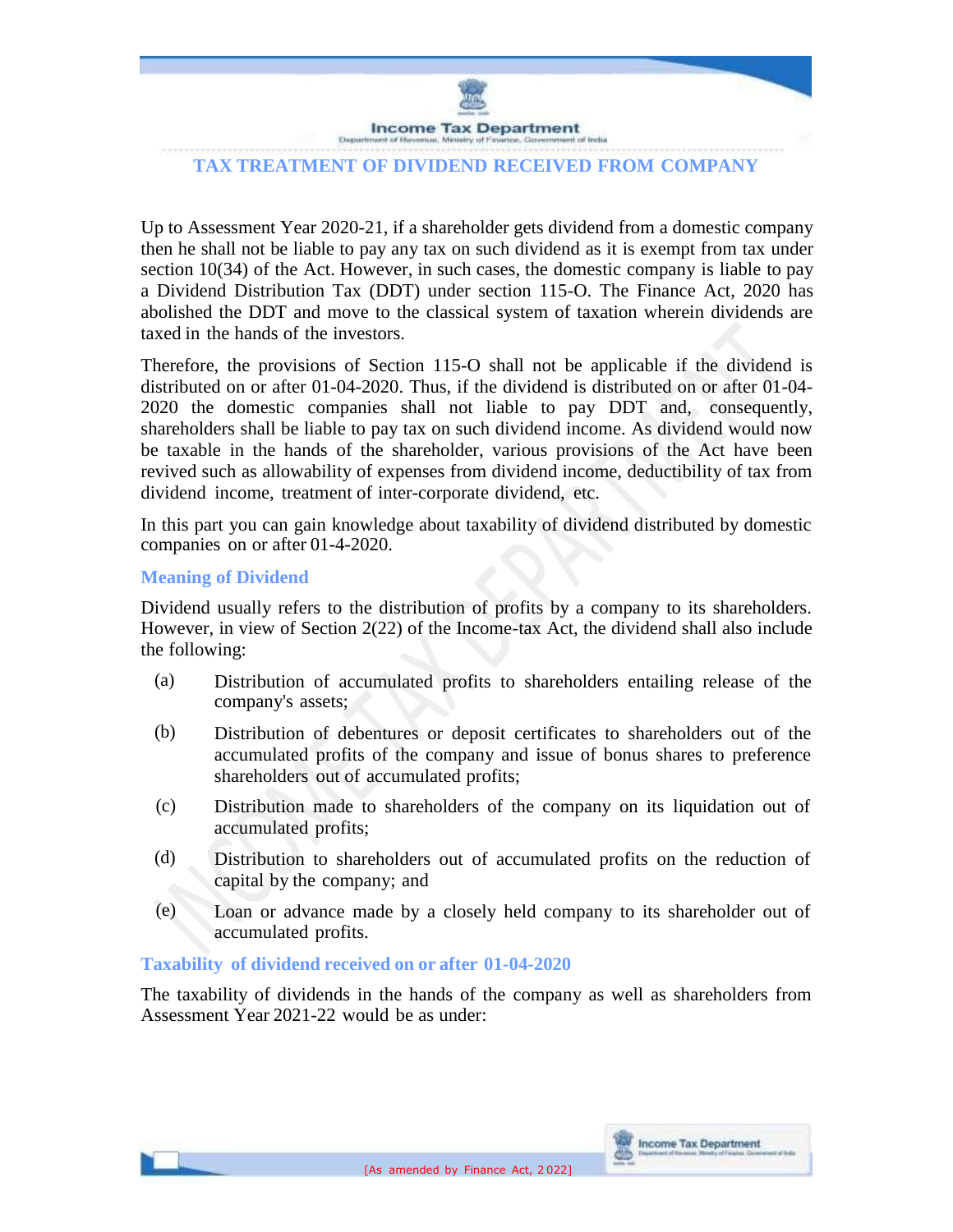

### *Obligation of the domestic companies*

The domestic companies shall not be liable to pay DDT on dividend distributed to shareholders on or after 01-04-2020. However, domestic companies shall be liable to deduct tax under Section 194.

As per the Section 194, which shall be applicable to dividend distributed, declared or paid on or after 01-04-2020, an Indian company shall deduct tax at the rate of 10% from dividend distributed to the resident shareholders if the aggregate amount of dividend distributed or paid during the financial year to a shareholder exceeds Rs. 5,000. However, no tax shall be required to be deducted from the dividend paid or payable to Life Insurance Corporation of India (LIC), General Insurance Corporation of India (GIC) or any other insurer in respect of any shares owned by it or in which it has full beneficial interest. However, where the dividend is payable to a non-resident or a foreign company, the tax shall be deducted under Section 195 in accordance with relevant DTAA

# *Taxability in hands of shareholders*

Section 10(34), which provides an exemption to the shareholders in respect of dividend income, is withdrawn from Assessment Year 2021-20. Thus, dividend received during the financial year 2020-21 and onwards shall now be taxable in the hands of the shareholders. Consequently, Section 115BBDA which provides for taxability of dividend in excess of Rs. 10 lakh has no relevance as the entire amount of dividend shall be taxable in the hands of the shareholder.

The taxability of dividend and tax rate thereon shall depend upon many factors like residential status of the shareholders, relevant head of income. In case of a non-resident shareholder, the provisions of Double Taxation Avoidance Agreements (DTAAs) and Multilateral Instrument (MLI) shall also come into play.

#### **T***axable in the hands of resident shareholder*

A person can deal in securities either as a trader or as an investor. The income earned by him from the trading activities is taxable under the head business income. Thus, if shares are held for trading purposes then the dividend income shall be taxable under the head business or profession. Whereas, if shares are held as an investment then income arising in nature of dividend shall be taxable under the head other sources.

The income, taxable under the head PGBP, is computed in accordance with the method of accounting regularly followed by the assessee. For the purpose of computation of business income, a taxpayer can follow either mercantile system of accounting or cash basis of accounting. However, the method of accounting employed by the assessee does not affect the basis of charge of dividend income as Section 8 of the Act provides that final dividend including deemed dividend shall be taxable in the year in which it is declared, distributed or paid by the company, whichever is earlier. Whereas, interim dividend is taxable in the previous year in which the amount of such dividend is unconditionally made available by the company to the shareholder. In other words, interim dividend is chargeable to tax on receipt basis.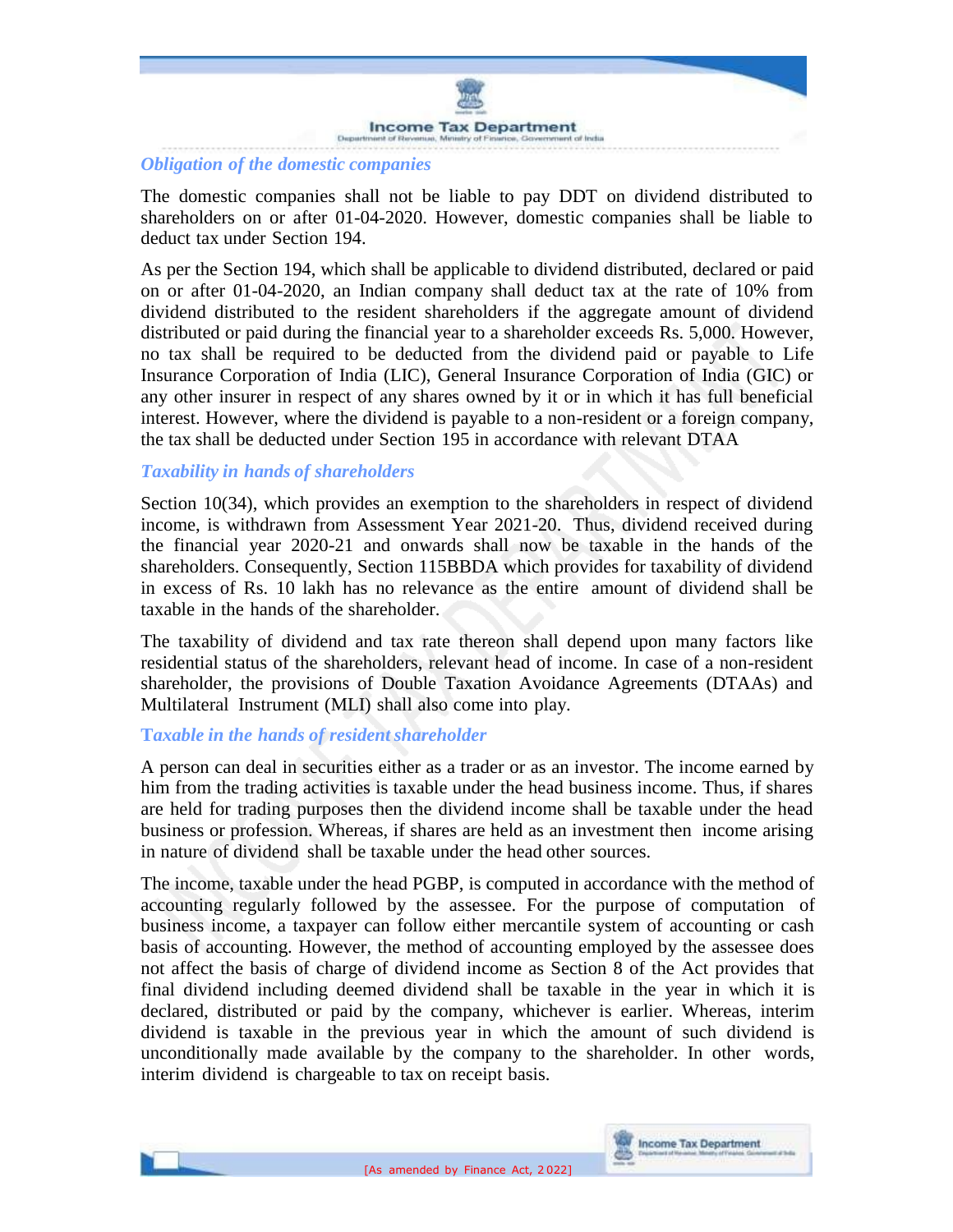

# *Deductions from dividend income*

Where dividend is assessable to tax as business income, the assessee can claim the deductions of all those expenditures which have been incurred to earn that dividend income such as collection charges, interest on loan etc.

Whereas if dividend is taxable under the head other sources, the assessee can claim deduction of only interest expenditure which has been incurred to earn that dividend income to the extent of 20% of total dividend income. No deduction shall be allowed for any other expenses including commission or remuneration paid to a banker or any other person for the purpose of realising such dividend.

# *Tax rate on dividend income*

The dividend income shall be chargeable to tax at normal tax rates as applicable in case of an assessee except where a resident individual, being an employee of an Indian company or its subsidiary engaged in Information technology, entertainment, pharmaceutical or bio-technology industry, receives dividend in respect of GDRs issued by such company under an Employees' Stock Option Scheme. In such a case, dividend shall be taxable at concessional tax rate of 10% without providing for any deduction under the Income-tax Act. However, the GDRs should be purchased by the employee in foreign currency.

# *Taxability in case of non-resident shareholders including FPIs*

A non-resident generally invests in India either directly as private equity investors or as Foreign Portfolio Investors (FPIs). A non-resident person can also be a promoter of an Indian Company. A non-resident person generally hold shares of an Indian company as an Investment and, therefore, any income derived by way of dividend is taxable under the head other sources except where such income is attributable to Permanent Establishment of such non-resident in India.

As regards FPIs, securities held by them are always treated as a capital asset and not as stock-in-trade. Thus, in case of FPIs also, the dividend income shall always be taxable under the head other sources.

# *Tax rate on dividend income*

The dividend income, in the hands of a non-resident person (including FPIs and nonresident Indian citizens (NRIs)), is taxable at the rate of 20% without providing for deduction under any provisions of the Income-tax Act. However, dividend income of an investment division of an offshore banking unit shall be taxable at the rate of 10%.

Further, where the dividend is received in respect of GDRs of an Indian Company or Public Sector Company (PSU) purchased in foreign currency, the tax shall be charged at the rate of 10% without providing for any deductions. The relevant sections under which tax is charged are as under: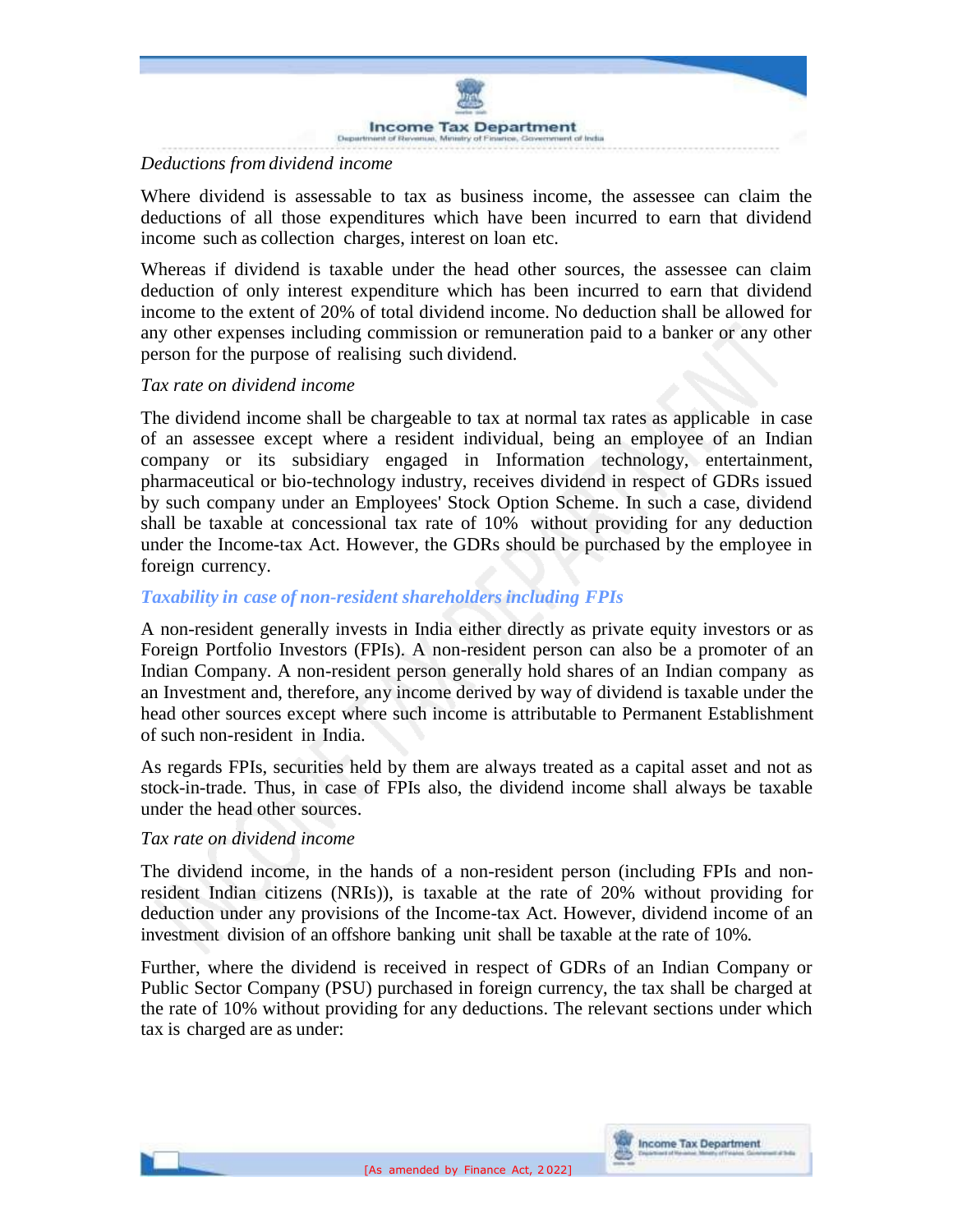

| <b>Section</b>   | <i><b>Assessee</b></i>                                   | <i>Particulars</i>                                                                                       | <b>Tax</b><br><b>Rate</b> |
|------------------|----------------------------------------------------------|----------------------------------------------------------------------------------------------------------|---------------------------|
| Section<br>115AC | Non-resident                                             | Dividend on GDRs of an Indian Company or<br>Public Sector Company (PSU) purchased in<br>foreign currency | 10%                       |
| Section<br>115AD | <b>FPI</b>                                               | Dividend income from securities (other than<br>units referred to in section 115AB)                       | 20%                       |
|                  | Investment<br>division of an<br>offshore banking<br>unit | Dividend income from securities (other than<br>units referred to in section 115AB)                       | 10%                       |
| Section<br>115E  | Non-resident<br>Indian                                   | Dividend income from shares of an Indian<br>company purchased in foreign currency.                       | 20%                       |
| Section<br>115A  | Non-resident or<br>foreign co.                           | Dividend income in any other case                                                                        | 20%                       |

# *Withholding tax*

Where the dividend is distributed to a non-resident shareholder, the tax shall be required to be deducted as per section 195 of the Income-tax Act. However, where the dividend is distributed or paid in respect of GDRs of an Indian Company or Public Sector Company (PSU) purchased in foreign currency or to Foreign Portfolio Investors (FPIs), the tax shall be required to deducted as per section 196C and section 196D, respectively.

As per section 195, the withholding tax rate on dividend shall be as specified in the Finance Act of the relevant year or under DTAA, whichever is applicable in case of an assessee. Whereas, the withholding tax rate under section 196C and 196D is 10% and 20%, respectively.

The withholding tax rate on dividend distributed or paid to a non-resident shareholder can be explained with the help of following table:

| <i>Section</i><br>(chargeability)<br>of income) | <b>Section</b><br>(withholding)<br>$of$ tax) | Nature of Income                                                                                                                 | Rate of TDS<br>(Payee is any<br>other non-<br><i>resident</i> ) | Rate of TDS<br>(Payee is $a$<br>foreign<br><i>company</i> ) |
|-------------------------------------------------|----------------------------------------------|----------------------------------------------------------------------------------------------------------------------------------|-----------------------------------------------------------------|-------------------------------------------------------------|
| Section<br>115AC                                |                                              | Section 196C   Dividend on GDRs of<br>an Indian Company or<br>Public Sector<br>Company (PSU)<br>purchased in foreign<br>currency | 10%                                                             | 10%                                                         |

**Income Tax Department** 

æ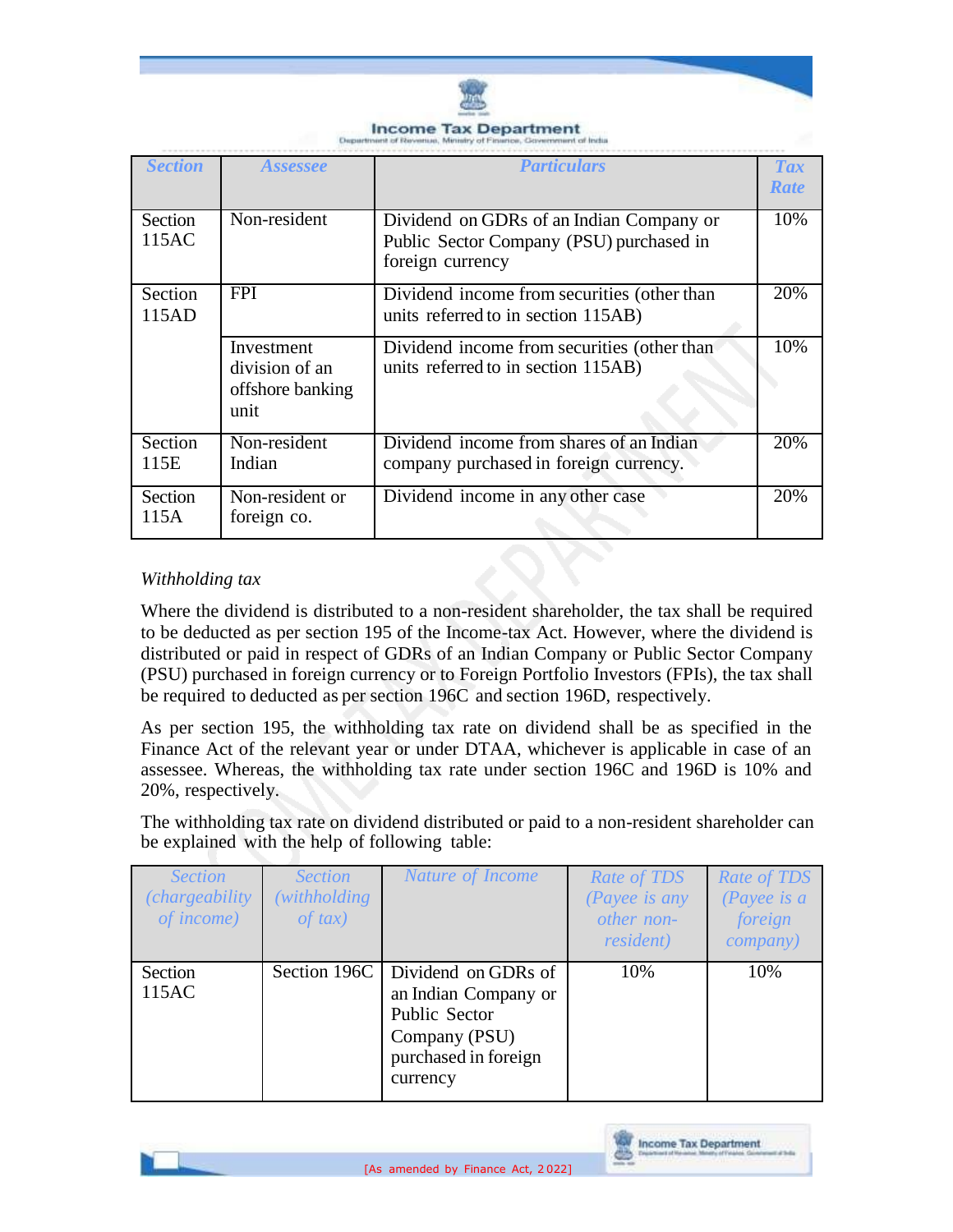

\*If the withholding tax rate as per DTAA is lower than the rate prescribed under the Finance Act then tax shall be deducted at the rate prescribed under DTAA.

### *Taxability under DTAA*

Dividend income is generally chargeable to tax in the source country as well as the country of residence of the assessee and, consequently, country of residence provides a credit of taxes paid by the assessee in the source country. Thus, the dividend income shall be taxable in India as per provisions of the Act or as per relevant DTAA, whichever is more beneficial.

As per most of the DTAAs India has entered into with foreign countries, the dividend is taxable in the source country in the hands of the beneficial owner of shares at the rate ranging from 5% to 15% of the gross amount of the dividends.

In DTAA with countries like Canada, Denmark, Singapore, the dividend tax rate is further reduced where the dividend is payable to a company which holds specific percentage (generally 25%) of shares of the company paying the dividend. However, no minimum time limit has been prescribed in these DTAAs for which such shareholding should be maintained by the recipient company. Therefore, MNCs were often found misusing the provisions by increasing their shareholding in the company declaring immediately before declaration of the dividend and offloading the same after getting the dividend. India does not face this situation as dividend income is exempt from tax in the hands of the shareholders. However, after the proposed amendment, India too will face the risk of tax avoidance by the foreign company by artificially increasing the holding in the dividend declarant domestic company.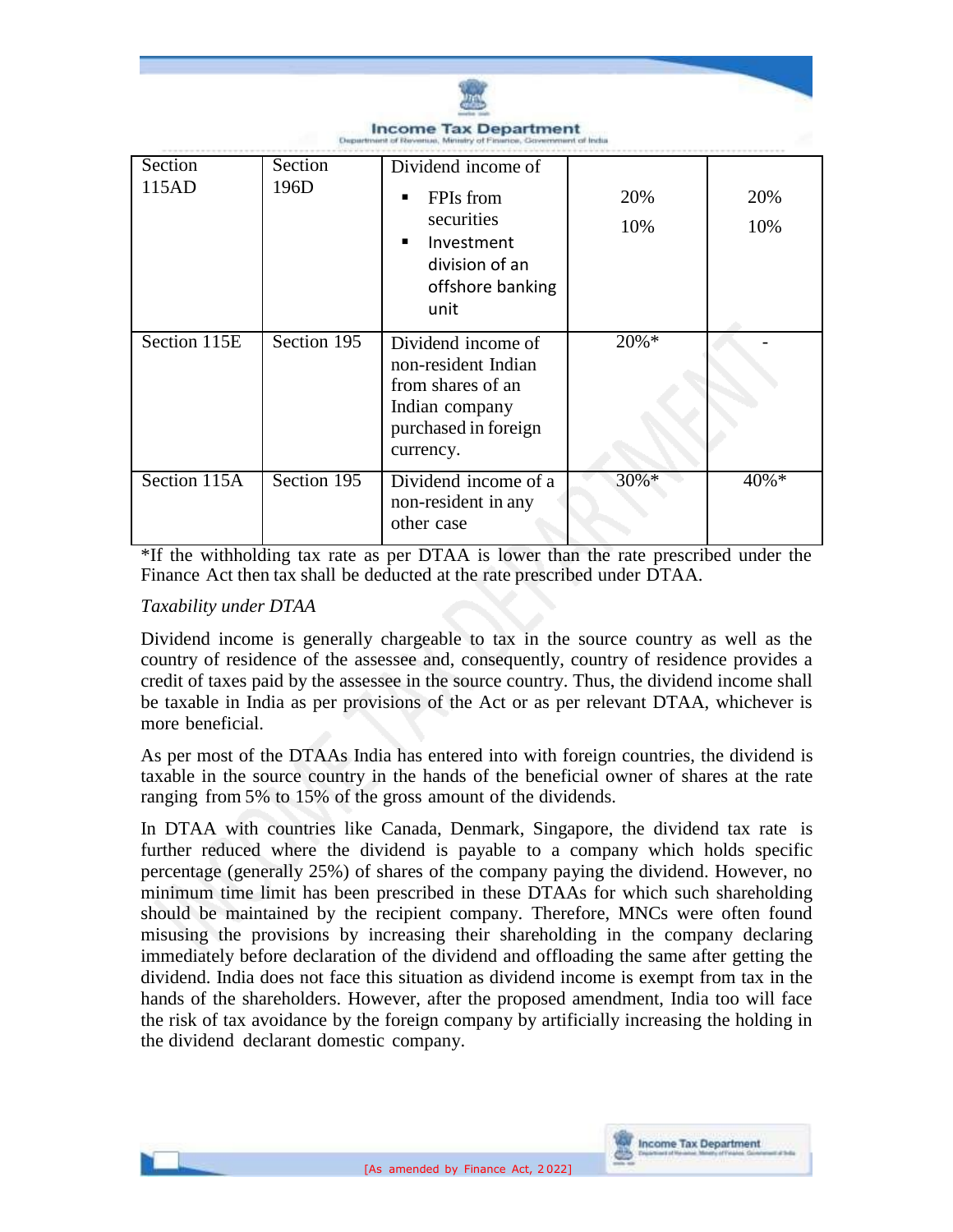### **Income Tax Department**

India is a signatory to the Multilateral Convention (MLI) which shall implement the measures recommended by the OECD to prevent Base Erosion and Profit Shifting. MLI is a binding international legal instrument which is envisaged with a view to swiftly implement the measures recommended by OECD to prevent Base Erosion and Profit Shifting in existing bilateral tax treaties in force. With respect to dividend income, Article 8 (Dividend Transfer Transactions) of MLI provides for a minimum period of 365 days for which a shareholder, receiving dividend income, has to maintain its shareholding in the company paying the dividend to get the benefit of the reduced tax rate on the dividend.

#### **Inter-corporate dividend**

As the taxability of dividend is proposed to be shifted from companies to shareholders, the Government has introduced a new section 80M under the Act to remove the cascading effect where a domestic company receives a dividend from another domestic company. However, nothing has been prescribed where a domestic company receives dividend from a foreign company and further distribute the same to its shareholders. The taxability in such cases shall be as under:

#### *Domestic co. receives dividend from another domestic co.*

The provisions of section 80M removes the cascading effect by providing that intercorporate dividend shall be reduced from total income of company receiving the dividend if same is further distributed to shareholders one month prior to the due date of filing of return.

#### *Domestic co. receives dividend from a foreign co.*

Dividend received by a domestic company from a foreign company, in which such domestic company has 26% or more equity shareholding, is taxable at a rate of 15% *plus* Surcharge and Health and Education Cess under Section 115BBD. Such tax shall be computed on a gross basis without allowing deduction for any expenditure.

Dividend received by a domestic company from a foreign company, in which equity shareholding of such domestic company is less than 26%, is taxable at normal tax rate. The domestic company can claim deduction for any expense incurred by it for the purposes of earning such dividend income.

Note: The Finance Act, 2022 has amended the Section 115BBD to provide that the provisions of this section shall not apply to any assessment year beginning on or after 01- 04-2023.

# **No MAT on dividend income of a foreign company**

Provisions relating to MAT apply to a foreign company only when it is a resident of a country with which India has DTAA and it carries on business through a PE situated in India. However, it should not be taxable under the presumptive taxation schemes of Section 44B, Section 44BB, Section 44BBA or Section 44BBB. Once it is determined that the foreign company is liable to pay MAT, certain adjustments are made from its profits.

However, the following incomes (and expenses claimed in respect thereof) are added back to (or reduced from) the net profit if same is credited (or debited) in the profit and loss account, if such income is taxable at a rate lower than the rate of MAT: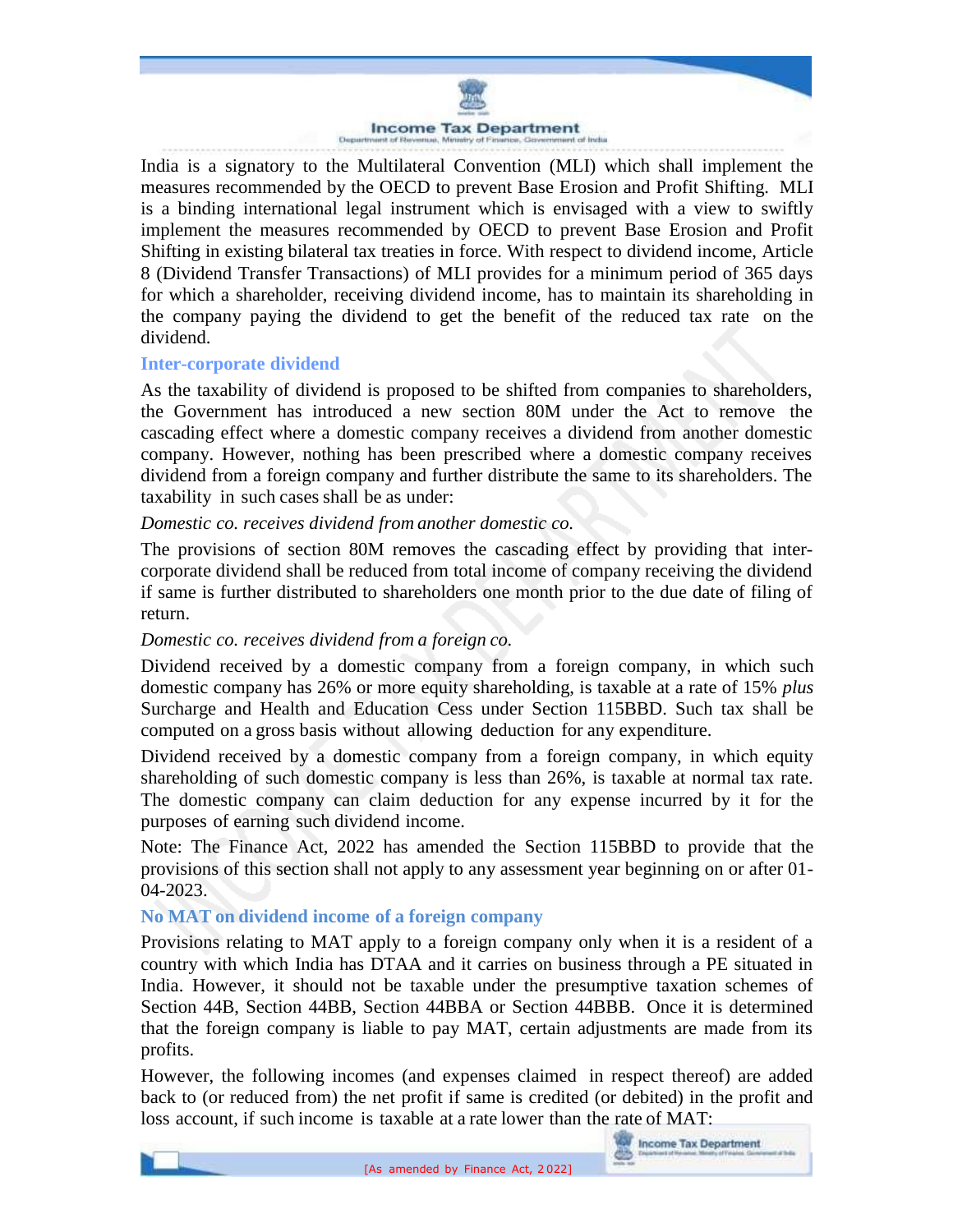

- *(a)* Capital gain from securities;
- *(b)* Interest;
- *(c)* Royalty;
- *(d)* FTS.

Thus, a foreign company is not liable to pay MAT on the aforesaid incomes.

Considering the taxability of dividend in the hands of the foreign company, the Finance Bill, 2021 has amended section 115JB to provide that dividend income and expenses claimed in respect thereof to be added back or reduced from the net profit if such income is taxed at lower than MAT rate due to DTAA.

It should be noted that the dividend income shall be taxable in the hands of a foreign company in accordance with the provisions of the Act or relevant DTAA, whichever is more beneficial.

# **Advance tax liability on dividend income**

If the shortfall in the advance tax instalment or the failure to pay the same on time is on account of dividend income, no interest under section 234C shall be charged provided the assessee has paid full tax in subsequent advance tax instalments. However, this benefit shall not be available in respect of the deemed dividend as referred to in Section 2(22)(e).

**Income Tax Department** 

æ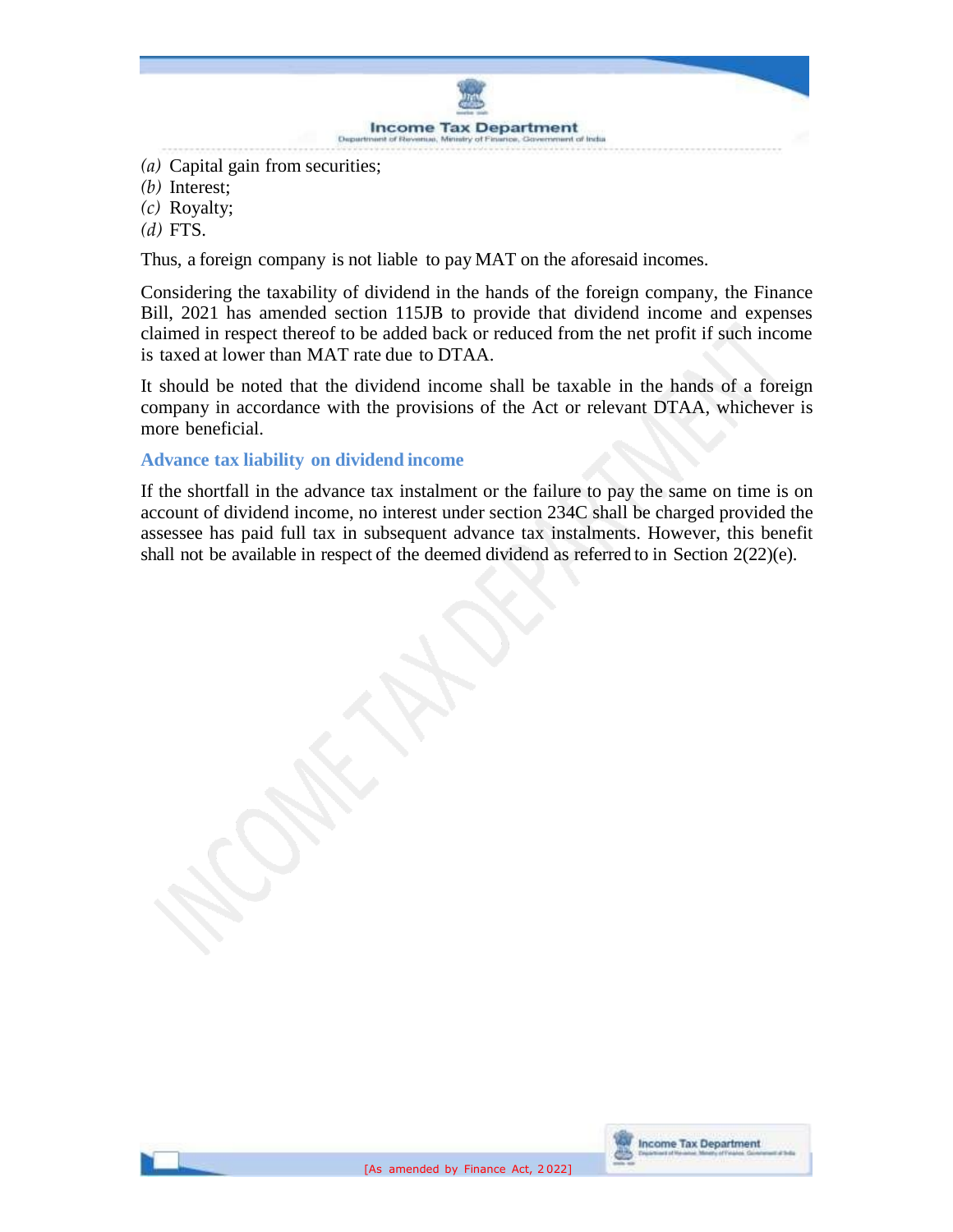

# **MCQ ON TAX TREATMENT OF DIVIDEND RECEIVED FROM COMPANY**

**Q1.** Dividend received from an Indian company which has suffered dividend distribution tax is exempt from tax.

(a) True (b) False

**Correct answer : (a)**

**Justification of correct answer :**

Up to Assessment Year 2020-21, if a shareholder gets dividend from a domestic company then he shall not be liable to pay any tax on such dividend as it is exempt from tax under section  $10(34)$  of the Act. However, in such cases, the domestic company is liable to pay a Dividend Distribution Tax (DDT) under section 115-O. The Finance Act, 2020 has abolished the DDT and move to the classical system of taxation wherein dividends are taxed in the hands of the investors.

**Q2.** Which section provides for deduction of tax at source on distribution or payment of dividend by an Indian Company?

| (a) Section $194A$ | (b) $193$   |
|--------------------|-------------|
| $(c)$ Section 194  | $(d)$ 194-O |

# **Correct answer : (c)**

**Q3.** Section 194 provides <u>and set of deduction of tax on distribution or payment of</u> dividend by an Indian Company?

| (a) 5%  | (b) $10\%$ |
|---------|------------|
| (c) 20% | (d) $1\%$  |

**Correct answer : (b)**

**Justification of correct answer :**

Section 194 provides for deduction of tax at source on distribution or payment of dividend by an Indian Company. The rate for tax shall be 10% and liability to deduct TDS.

**Q4.** What is the threshold limit for deduction of tax at source on distribution or payment of dividend by an Indian Company?

| (a) Rs. $2,500$ | (b) Rs. $10,000$ |
|-----------------|------------------|
| $(c)$ Rs. 5,000 | (d) No limit     |

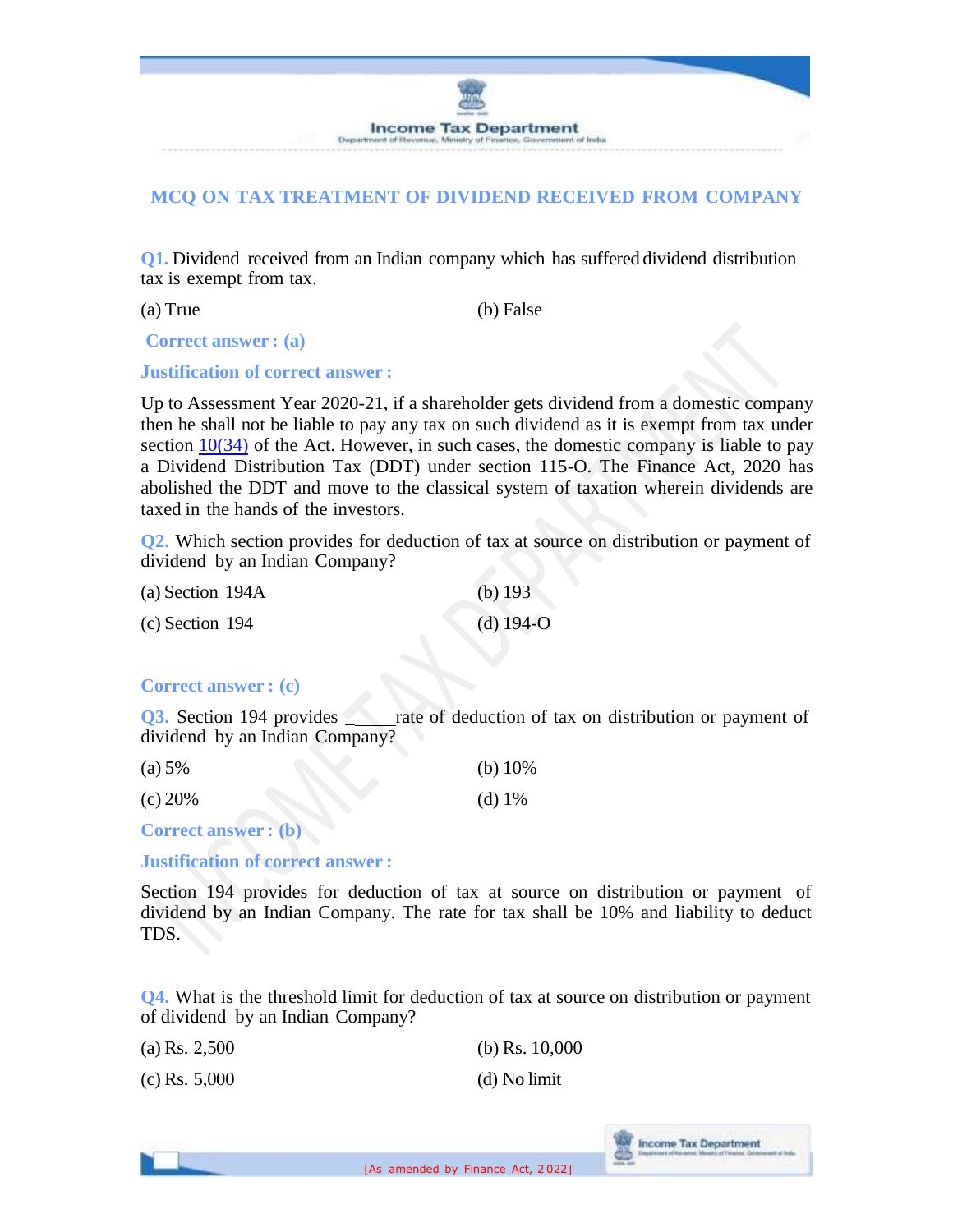

#### **Correct answer : (c)**

### **Justification of correct answer :**

Section 194 provides for deduction of tax at source on distribution or payment of dividend by an Indian Company. The rate for tax shall be 10% and liability to deduct TDS shall arise if the amount of dividend distributed or paid to shareholder exceeds Rs. 5,000;

**Q5.** As per section 2(22), dividend does not include  $\qquad \qquad$ .

(a) Any distribution if such distribution entails the release of all or any part of the assets of the company to the extent of accumulated profits of the company

(b) Any distribution made on liquidation of accompany to the extent of accumulated profits of the company

(c) Any distribution on the reduction of capital of a company to the extent of accumulated profits of the company

(d) Any payment made by a company on purchase of its own shares from a shareholder in accordance with the provisions of section 77A of the Companies Act, 1956

#### **Correct answer: (d)**

**Justification of correct answer :**

With effect from assessment year 2000-01,"dividend" does not include—

*(i)* any payment made by a company on purchase of its own shares from a shareholder in accordance with the provisions of section 77A of the Companies Act, 1956;

*(ii)* any distribution of shares made in accordance with the scheme of demerger by the resulting company to the shareholders of the demerged company whether or not there is a reduction of capital in the demerged company.

*(iii)* any dividend paid by a company which is set off by the company against the whole or any part of any sum previously paid by it and treated as a dividend within the meaning of sub-clause (e), to the extent to which it is so set off.

Thus, option (d) is the correct option.

**Q6.** Dividend received from a foreign company is charged to tax under the head  $\qquad$ .

(a) Profits and gains of business or profession (b) Capital gains

(c) Income from other sources (d) Income from salaries

**Correct answer: (c)**

**Justification of correct answer :**